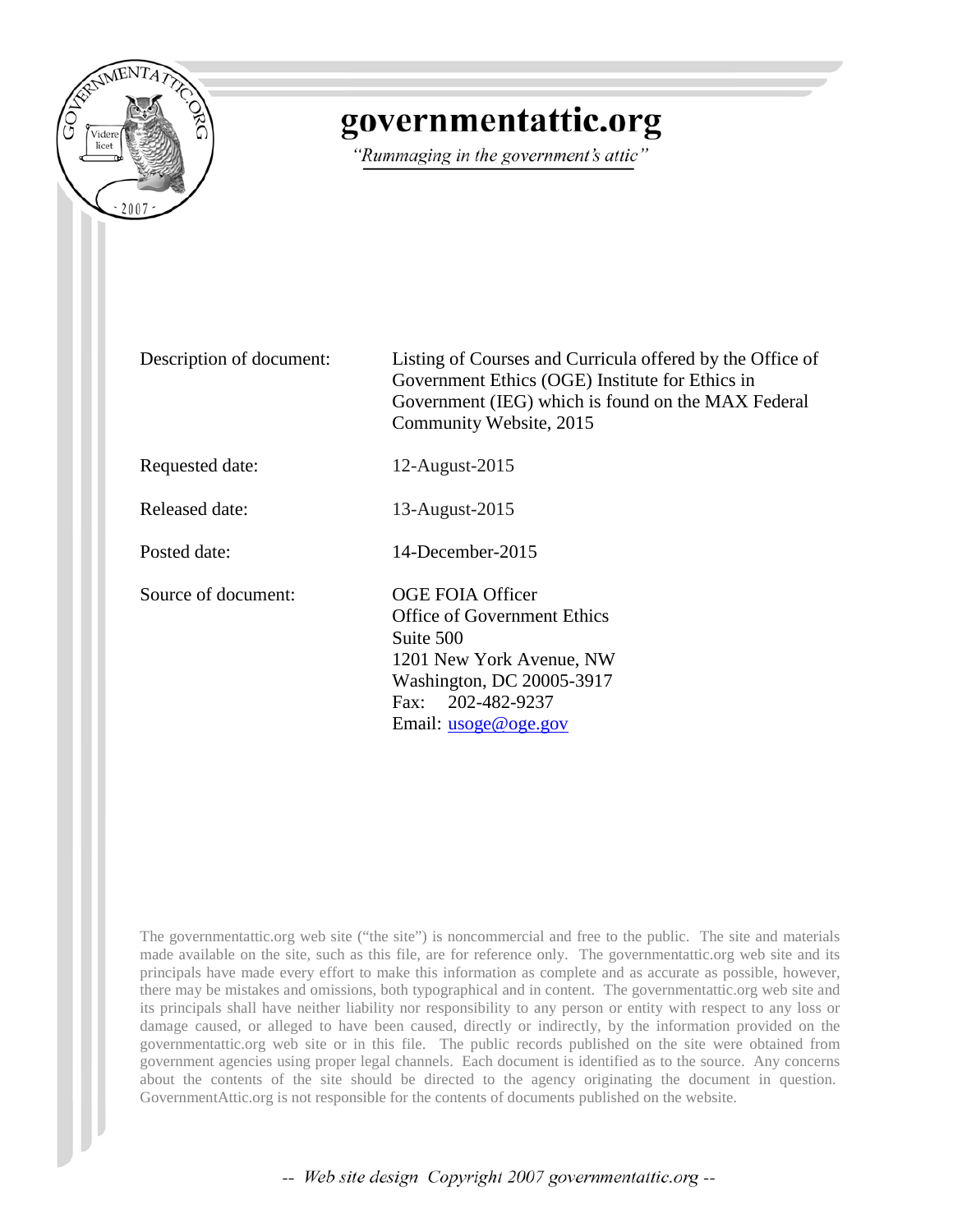# **UNITED STATES OFFICE OF GOVERNMENT ETHICS \***

AUG **13** <sup>2015</sup>

#### Tracking No: OGE FOIA FY 15/63

The U.S. Office of Government Ethics (OGE) is granting your Freedom of Information Act (FOIA) request, which was received by the OGE FOIA Office on August 12, 2015. In your request, you asked for "a copy of the listing of Courses and Curricula offered by the OGE Institute for Ethics in Government, which is found on the MAX Federal Community Website." We are enclosing a copy of those lists. In addition, recordings of many of the listed courses are publicly available online at https://www.youtube.com/user/OGEinstitute. These records are being provided to you without charge.

The OGE official responsible for this FOIA determination is the undersigned. If you consider this response to be a denial of your request, you may administratively appeal this determination in accordance with the FOIA, as codified at 5 U.S.C. § 552(a)(6)(A), and OGE's FOIA regulations, at 5 C.F.R. § 2604.304, to the General Counsel, U.S. Office of Government Ethics, 1201 New York Avenue, N.W., Suite 500, Washington, DC 20005-3917. Any such appeal must be in writing and must be sent within 30 days of the date you receive this response letter. If you do appeal, you should include copies of your request and this response, together with a statement of why you believe this initial determination is in error. Also, if you appeal, you should clearly indicate on the envelope and in the letter that it is a "Freedom of Information Act Appeal."

'

OGE FOIA Officer

Enclosures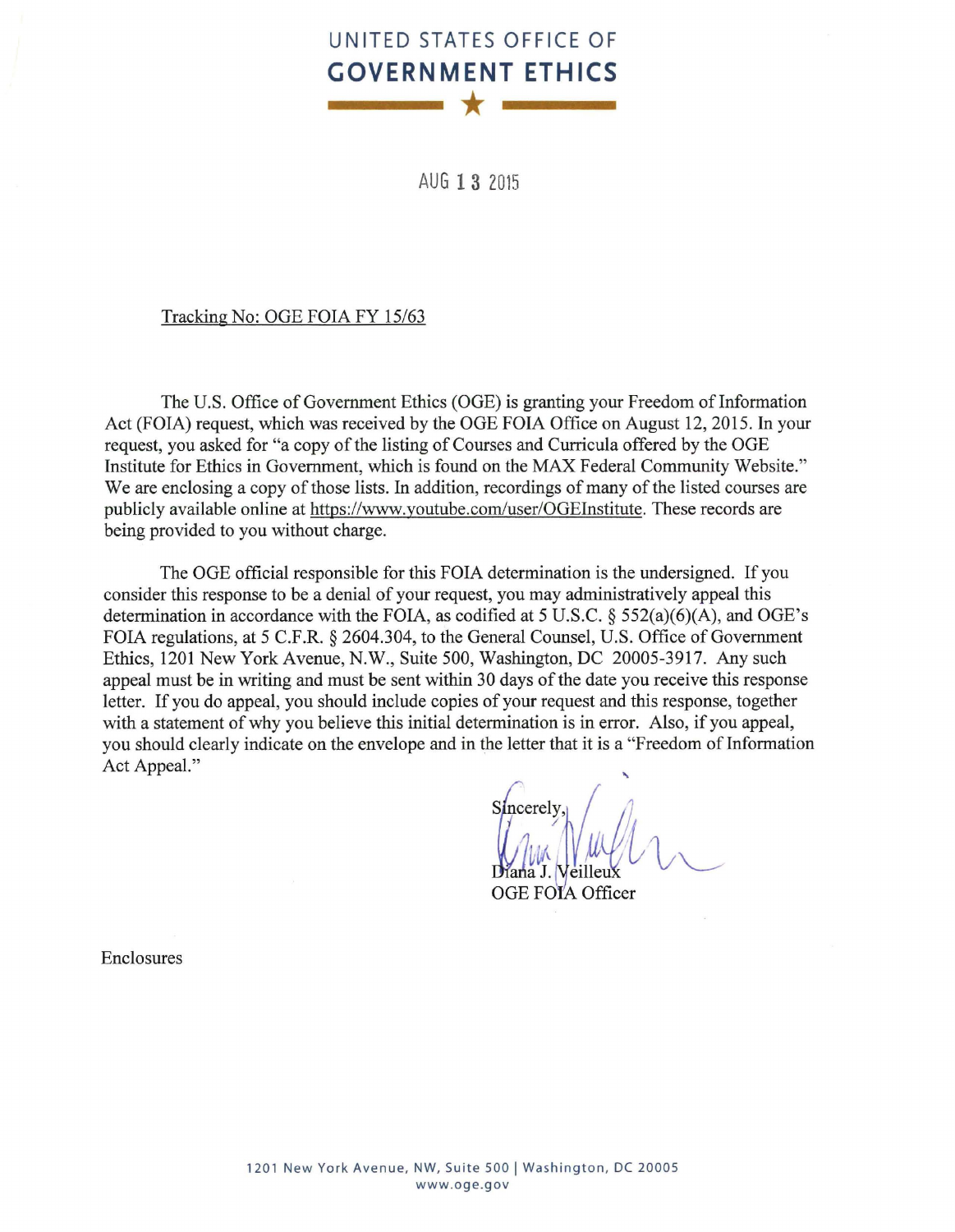#### Courses and Curricula Show MAX header Upcoming Courses FY 2015 Post [Government](https://community.max.gov/pages/viewpage.action?pageId=893485919) Employment Restrictions Massive Open Online Course (MOOC) - July 21-23, 2015 Archived Classes FY 2015 2015 Spring [Educational](https://community.max.gov/pages/viewpage.action?pageId=847315091) Events 450 Massive Open Online Course (MOOC) [January](https://community.max.gov/pages/viewpage.action?pageId=795312856) 26, 28, and 29, 2015 IEG [Home](https://max.omb.gov/community/display/OGEExternal/OGE+Institute+for+Ethics+in+Government) | IEG [Store](https://max.omb.gov/community/display/OGEExternal/IEG+Store) | Distance [Learning](https://max.omb.gov/community/display/OGEExternal/Distance+Learning) | Instructor [Development](https://max.omb.gov/community/display/OGEExternal/Instructor+Development) | Courses and [Curricula](https://max.omb.gov/community/display/OGEExternal/Courses+and+Curricula) | [Symposia](https://max.omb.gov/community/display/OGEExternal/Symposia) | [Summit](https://max.omb.gov/community/display/OGEExternal/OGE+National+Government+Ethics+Summit) Meet the [Faculty](https://max.omb.gov/community/display/OGEExternal/Meet+the+Faculty) | Agency [Assistance](https://max.omb.gov/community/pages/viewpage.action?pageId=657981841) and Outreach Forum

#### FY 2014

**Outside Activities [Massively](https://community.max.gov/display/OGEExternal/Outside+Activities+MOOC) Open Online Course (MOOC) - June** 16 and June 23, 2014

Outside [Activities](https://community.max.gov/display/OGEExternal/Outside+Activities+-+May+2) - May 2, 2014

**Outside [Activities](https://community.max.gov/display/OGEExternal/Outside+Activities+-+May+5) - May 5, 2014** 

Outside [Activities](https://community.max.gov/display/OGEExternal/Outside+Activities+-+May+16) - May 16, 2014

Ethics Program [Administration](https://community.max.gov/display/OGEExternal/Ethics+Program+Administration+--+An+Operational+Risk+Management+Approach+-+May+9) - May 9, 2014

**Ethics Program [Administration](https://community.max.gov/display/OGEExternal/Ethics+Program+Administration+--+An+Operational+Risk+Management+Approach+-+June+3) - June 3, 2014** 

Widely Attended [Gathering](https://community.max.gov/display/OGEExternal/Widely+Attended+Gatherings+Workshop+-+May+23) - May 23, 2014

Widely Attended [Gathering](https://community.max.gov/display/OGEExternal/Widely+Attended+Gatherings+Workshop+-+June+2) - June 2, 2014

Widely Attended [Gatherings](https://community.max.gov/display/OGEExternal/Widely+Attended+Gatherings+Massive+Open+Online+Course) Massively Open Online Course (MOOC) - August 5 and 7, 2014 278 Virtual [Workshop](https://community.max.gov/display/OGEExternal/278+Virtual+Workshop+-+April+9) - April 9, 2014

278 Virtual [Workshop](https://community.max.gov/display/OGEExternal/278+Virtual+Workshop+-+April+16) - April 16, 2014

278 Virtual [Workshop](https://community.max.gov/display/OGEExternal/278+Virtual+Workshop+-+April+23) - April 23, 2014

278 Virtual [Workshop](https://community.max.gov/display/OGEExternal/278+Virtual+Workshop+-+April+30) - April 30, 2014

278 Virtual [Workshop](https://community.max.gov/display/OGEExternal/278+Virtual+Workshop+-+May+7) - May 7, 2014

**Ethics Training [Development](https://community.max.gov/display/OGEExternal/Ethics+Training+Development+Workshop) Workshop - March 10, 2014** 

Intensive [Curriculum](https://community.max.gov/display/OGEExternal/Intensive+Curriculum+in+Ethics) in Ethics - (October - December 2013)

450 Virtual [Workshop](https://community.max.gov/display/OGEExternal/450+Virtual+Workshop+-+January+15) - January 15

450 Virtual [Workshop](https://community.max.gov/display/OGEExternal/450+Virtual+Workshop+-+February+5) - January 22 (Rescheduled for February 5)

450 Virtual [Workshop](https://community.max.gov/display/OGEExternal/450+Virtual+Workshop+-+January+29) - January 29

450 Virtual Workshop - February 12 (Overflow class)

450 Virtual [Workshop](https://max.omb.gov/community/display/OGEExternal/450+Virtual+Workshop+-+February+19) - February 19 (Overflow class)

450 Virtual [Workshop](https://max.omb.gov/community/display/OGEExternal/450+Virtual+Workshop+-+February+26) - February 26 (Overflow class)

#### FY 2013

278 Virtual [Workshop](https://community.max.gov/display/OGEExternal/278+Virtual+Workshop+-+June+18) - June 18 278 Virtual [Workshop](https://community.max.gov/display/OGEExternal/278+Virtual+Workshop+-+June+11) - June 11 278 Virtual [Workshop](https://community.max.gov/display/OGEExternal/278+Virtual+Workshop+-+May+23) - May 23 278 Virtual [Workshop](https://community.max.gov/display/OGEExternal/278+Virtual+Workshop+-+May+30) - May 30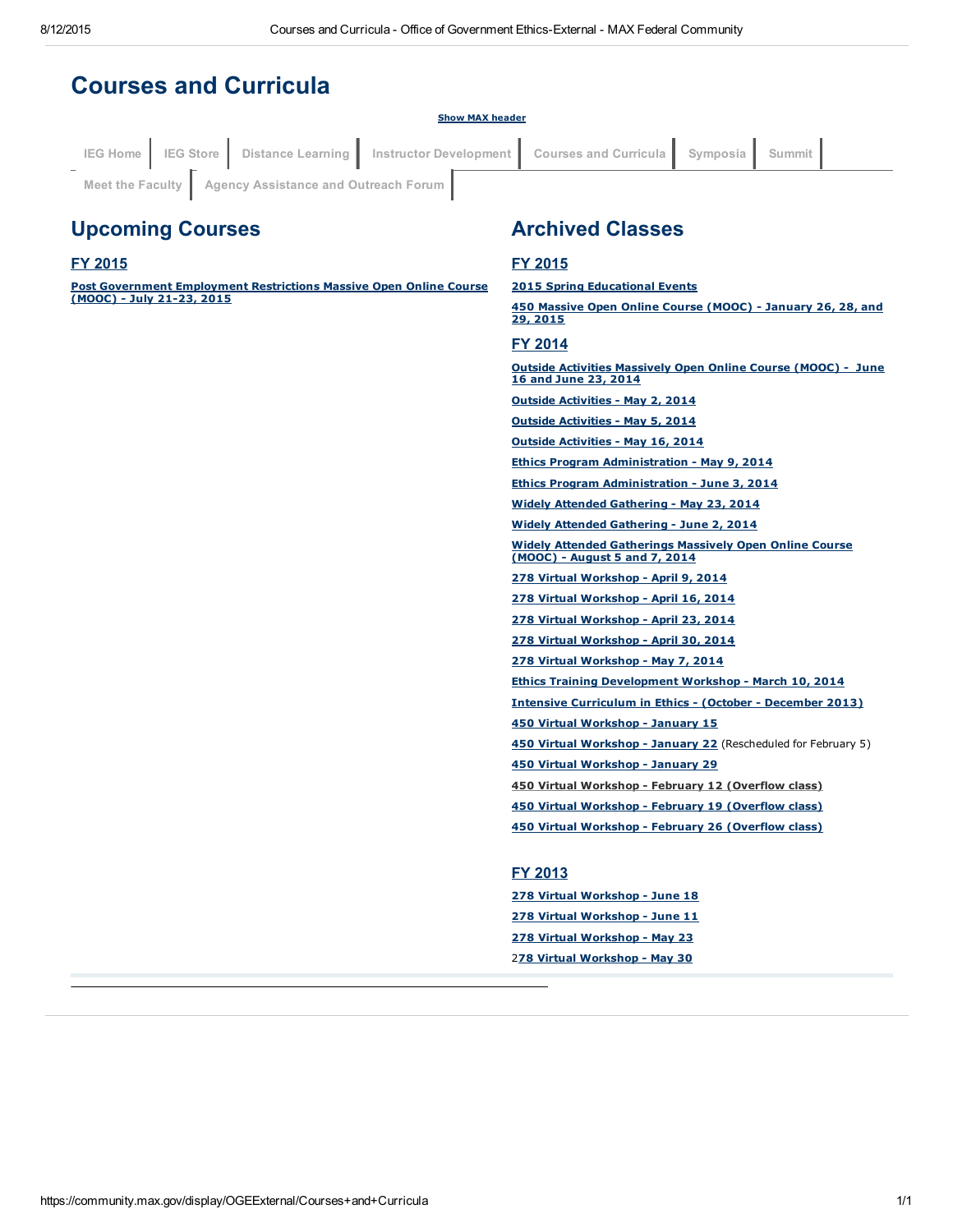# **FY 15 - Distance Learning**

#### Show MAX header

|                                                         |  |  |  |  | IEG Home IEG Store Distance Learning Instructor Development Courses and Curricula Symposia Summit |  |  |
|---------------------------------------------------------|--|--|--|--|---------------------------------------------------------------------------------------------------|--|--|
| Meet the Faculty   Agency Assistance and Outreach Forum |  |  |  |  |                                                                                                   |  |  |

The *Ethics Fundamentals Series* is a webinar series designed to address the fundamentals of Government ethics in a format convenient to part-time ethics officials and ethics officials in the field. The series takes place on the second Thursday of each month at 2:00 PM EST. If you are interested in attending an *Ethics Fundamentals Series* webinar, please register below.

To suggest a topic for an *Ethics Fundamentals Series* webinar, please contact Patrick Shepherd at pshephe@oge.gov.

The *Advanced Practitioner Series* is a webinar series designed to address advanced topics in a format that is convenient for experienced ethics practitioners. The series will also provide a forum for experienced ethics officials to share their experience and expertise with one another. The series takes place on the third Thursday of each month at 12:00 PM EST. If you are interested in attending an *Advanced Practitioner Series* webinar, please register below.

If you are interested in speaking at an *Advanced Practitioner* webinar, please contact Patrick Shepherd at pshephe@oge.gov.

#### Upcoming Courses

Ethics [Fundamentals](https://community.max.gov/display/OGEExternal/Ethics+Fundamentals+Series+--+An+Overview+of+Subpart+G--Misuse+of+Position) Series: An Overview of Subpart G--Misuse of Position - August 13, 2015

#### Course Archives

Ethics [Fundamentals](https://community.max.gov/display/OGEExternal/Ethics+Fundamentals+Series+--+Orientation+to+Seeking+and+Negotiating+for+Employment) Series: Orientation to Seeking and Negotiating for Employment - July 9, 2015

Ethics [Fundamentals](https://community.max.gov/display/OGEExternal/Ethics+Fundamentals+Series+--+Gifts+Between+Employees) Series: Gifts Between Employees - June 11, 2015

**Ethics [Fundamentals](https://community.max.gov/display/OGEExternal/Ethics+Fundamentals+Series%3A+Essentials+of+Ethics+Enforcement) Series: Essentials of Ethics Enforcement - May** 14, 2015

Ethics [Fundamentals](https://community.max.gov/display/OGEExternal/Ethics+Fundamentals+Series+--+Ethics+Official+Refresher+Training+on+Public+Financial+Disclosure+Review) Series: Ethics Official Refresher Training on Public Financial Disclosure Review - April 9, 2015

Ethics [Fundamentals](https://community.max.gov/pages/viewpage.action?pageId=821723323) Series: Supervisor's Use of Intermediate 450 Review - March 12, 2015

Ethics [Fundamentals](https://community.max.gov/pages/viewpage.action?pageId=807010798) Series: What Does an Ethics Program Review Team Look For? - February 12, 2015

Ethics [Fundamentals](https://community.max.gov/pages/viewpage.action?pageId=789807324) Series: When is an Employee's Outside Teaching, Speaking, or Writing "Related to" Official Duties? January 8, 2015

Ethics [Fundamentals](https://community.max.gov/pages/viewpage.action?pageId=774438952) Series: Ethics Program "Model Practices" December 11, 2014

Ethics [Fundamentals](https://community.max.gov/display/OGEExternal/Ethics+Fundamentals+Series+-+-+Making+Sense+of+Particular+Matters) Series: Making Sense of Particular Matters November 13, 2014

Ethics [Fundamentals](https://community.max.gov/display/OGEExternal/Ethics+Fundamentals+Series+--+An+Introduction+to+Fundraising) Series: An Introduction to Fundraising - October 9, 2014

FY 14 Distance [Learning](https://community.max.gov/display/OGEExternal/FY+14+-+Distance+Learning+Events) Event Archives

FY 13 Distance [Learning](https://community.max.gov/display/OGEExternal/FY+13+-+Distance+Learning) Event Archives

Massive Open Online Courses [\(MOOCs\)](https://community.max.gov/pages/viewpage.action?pageId=889062505)

#### Upcoming Courses

#### Course Archives

Advanced [Practitioner](https://community.max.gov/display/OGEExternal/Advanced+Practitioner+Series+--+Prepare+for+Success%2C+Instructor+Approaches+for+Better+Ethics+Training) Series: Prepare for Success, Instructor<br>Approaches for Better Ethics Training - July 16, 2015

Advanced [Practitioner](https://community.max.gov/display/OGEExternal/Advanced+Practitioner+Series+--+A+Survey+of+Recent+OGE+Guidance) Series: A Survey of Recent OGE Guidance -June 18, 2015

Advanced [Practitioner](https://community.max.gov/display/OGEExternal/Advanced+Practitioner+Series%3A+What+Every+Federal+Employee+Needs+to+Know+About+the+Hatch+Act) Series: What Every Federal Employee Needs to Know About the Hatch Act - May 21, 2015

Advanced Practitioner Series: The USAID Agency-wide Integrity Working Group - April 14, 2015

Advanced [Practitioner](https://community.max.gov/display/OGEExternal/Advanced+Practitioner+Series+--+Public+Financial+Disclosure+Review%3A+Top+10+Mistakes) Series: Public Financial Disclosure Review: Top 10 Mistakes - April 16, 2015

Advanced Practitioner Series: FBI's Compliance Program: Integrating Values, Standards of Conduct and Risk [Management](https://community.max.gov/pages/viewpage.action?pageId=824739024) March 19, 2015

Advanced Practitioner Series: Increasing the [Effectiveness](https://community.max.gov/display/OGEExternal/Advanced+Practitioner+Series+--+Increasing+the+Effectiveness+of+your+Annual+Ethics+Training+Program) of your Annual Ethics Training Program January 15, 2015

Advanced Practitioner Series: Introduction to Enterprise Risk [Management](https://community.max.gov/display/OGEExternal/Advanced+Practitioner+Series%3A+Introduction+to+Enterprise+Risk+Management) - December 18, 2014

Advanced Practitioner Series: 18 U.S.C. § 205(a)(2): From Doctrine to [Implementation](https://community.max.gov/pages/viewpage.action?pageId=764051556) - November 20, 2014

Advanced [Practitioner](https://community.max.gov/display/OGEExternal/Advanced+Practitioner+Series+-+-+2014+Nominee+Ethics+Agreement+Guide) Series: 2014 Nominee Ethics Agreement Guide - October 16, 2014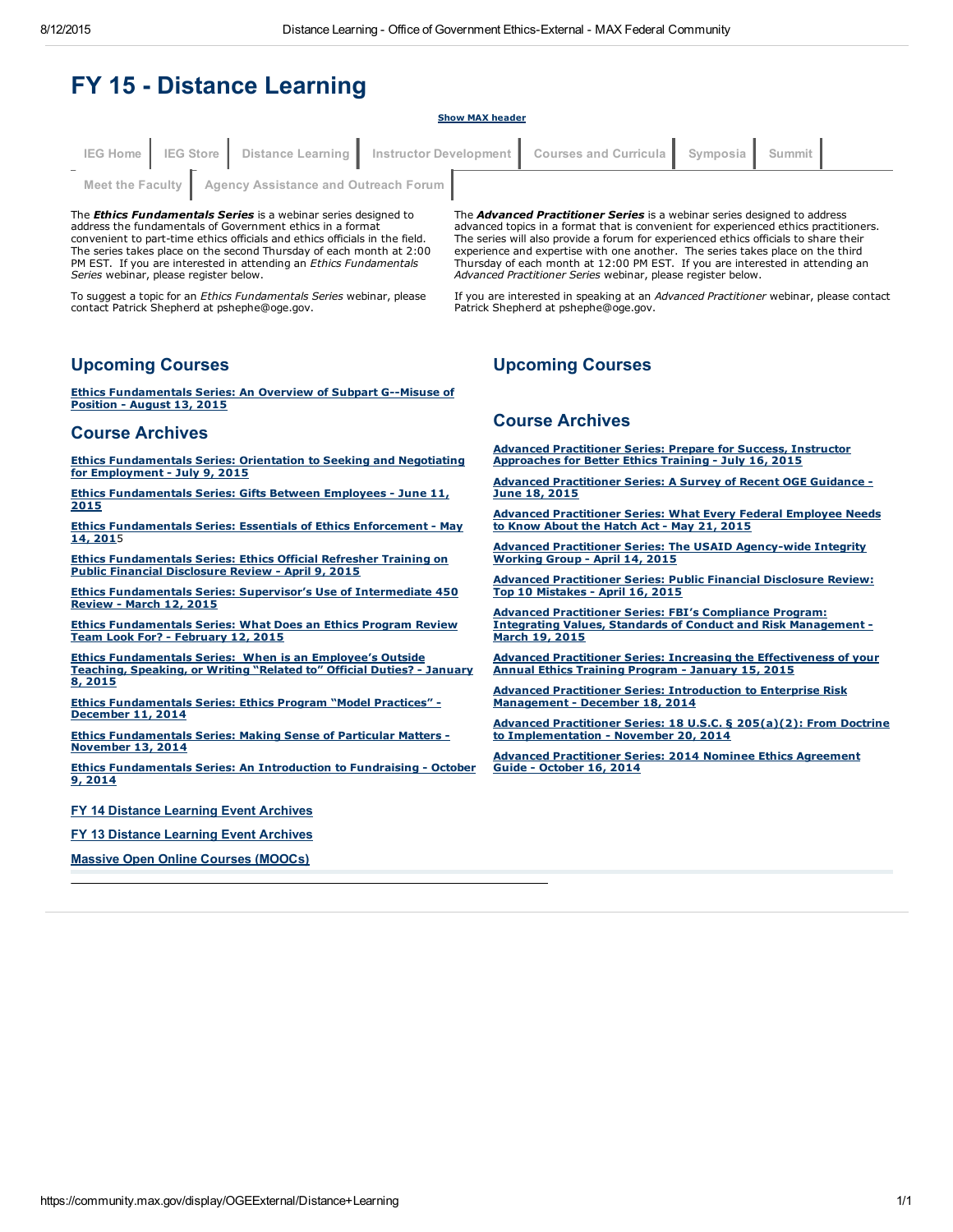# FY 13 Distance Learning Events

# The *Ethics Fundamentals Series* is a webinar series designed to IEG [Home](https://max.omb.gov/community/display/OGEExternal/OGE+Institute+for+Ethics+in+Government) IEG [Store](https://max.omb.gov/community/display/OGEExternal/IEG+Store) | Distance [Learning](https://max.omb.gov/community/display/OGEExternal/Distance+Learning) | Instructor [Development](https://max.omb.gov/community/display/OGEExternal/Instructor+Development) | Courses and [Curricula](https://max.omb.gov/community/display/OGEExternal/Courses+and+Curricula) | [Symposia](https://max.omb.gov/community/display/OGEExternal/Symposia) | [Summit](https://max.omb.gov/community/display/OGEExternal/OGE+National+Government+Ethics+Summit) Meet the [Faculty](https://max.omb.gov/community/display/OGEExternal/Meet+the+Faculty) | Agency [Assistance](https://max.omb.gov/community/pages/viewpage.action?pageId=657981841) and Outreach Forum

Show MAX header

address the fundamentals of Government ethics in a format convenient to part-time ethics officials and ethics officials in the field. The series takes place on the second Thursday of each month at 2:00 PM EST. If you are interested in attending an *Ethics Fundamentals Series* webinar, please register below.

To suggest a topic for an *Ethics Fundamentals Series* webinar, please contact Patrick Shepherd at pshephe@oge.gov.

The *Advanced Practitioner Series* is a webinar series designed to address advanced topics in a format that is convenient for experienced ethics practitioners. The series will also provide a forum for experienced ethics officials to share their experience and expertise with one another. The series takes place on the third Thursday of each month at 12:00 PM EST. If you are interested in attending an *Advanced Practitioner Series* webinar, please register below.

If you are interested in speaking at an *Advanced Practitioner* webinar, please contact Patrick Shepherd at pshephe@oge.gov.

# Course Archives

Ethics [Fundamentals](https://community.max.gov/display/OGEExternal/Ethics+Fundamentals+Series--+Model+Practices+for+Annual+Ethics+Training) Series: Model Practices for Annual Ethics Training - September 12, 2013

Ethics Fundamentals Series: An Introduction to the Primary Post-Employment Restriction - July 11, 2013

Ethics [Fundamentals](https://community.max.gov/display/OGEExternal/Ethics+Fundamentals+Series--+Orientation+to+Seeking+and+Negotiating+for+Employment) Series: Orientation to Seeking and Negotiating for Employment - June 13, 2013

Ethics [Fundamentals](https://community.max.gov/display/OGEExternal/Ethics+Fundamentals+Series--+Technical+Review+of+Public+Financial+Disclosure+Reports) Series: Technical Review of Public Financial Disclosure Reports - May 9, 2013

[ Ethics Fundamentals Series: Financial Disclosure Conflicts Analysis-Finding the Nexus - April 11, 2013

Ethics [Fundamentals](https://max.omb.gov/community/display/OGEExternal/Fundamentals+Series-+Gifts+from+Outside+Sources) Series: Gifts from Outside Sources - March 14, 2013

## Course Archives

Advanced [Practitioner](https://community.max.gov/pages/viewpage.action?pageId=688330357) Series: The Ethics Agreement Life Cycle and Other Financial Disclosure "Show Stoppers" - September 19, 2013

Advanced Practitioner Series: Post-Employment Round Table - July 18, 2013

**Advanced Practitioner Series: Notification of Negotiations for Post-Government** Employment and Compensation under Section 17 of the STOCK Act - June 20, 2013

By Invitation only, a Special Advanced Practitioner [Teleconference:](https://community.max.gov/display/OGEExternal/Special+Advanced+Practitioner+Teleconference--+An+Update+on+the+Nominee+Financial+Disclosure+Program) An Update on the Nominee Financial Disclosure Program May 16, 2013

Advanced Practitioner Series: [Implementing](https://community.max.gov/display/OGEExternal/Advanced+Practitioner+Webinar-+Implementing+Remedies+for+Conflicts+of+Interest+and+Appearance+Concerns) Remedies for Conflicts of Interest and Appearance Concerns April 18, 2013

Advanced [Practitioner](https://max.omb.gov/community/display/OGE/Advanced+Practitioner+Webinar-+New+Exemption+for+Service+on+Outside+Boards) Series: New Exemption for Service on Outside Boards March 21, 2013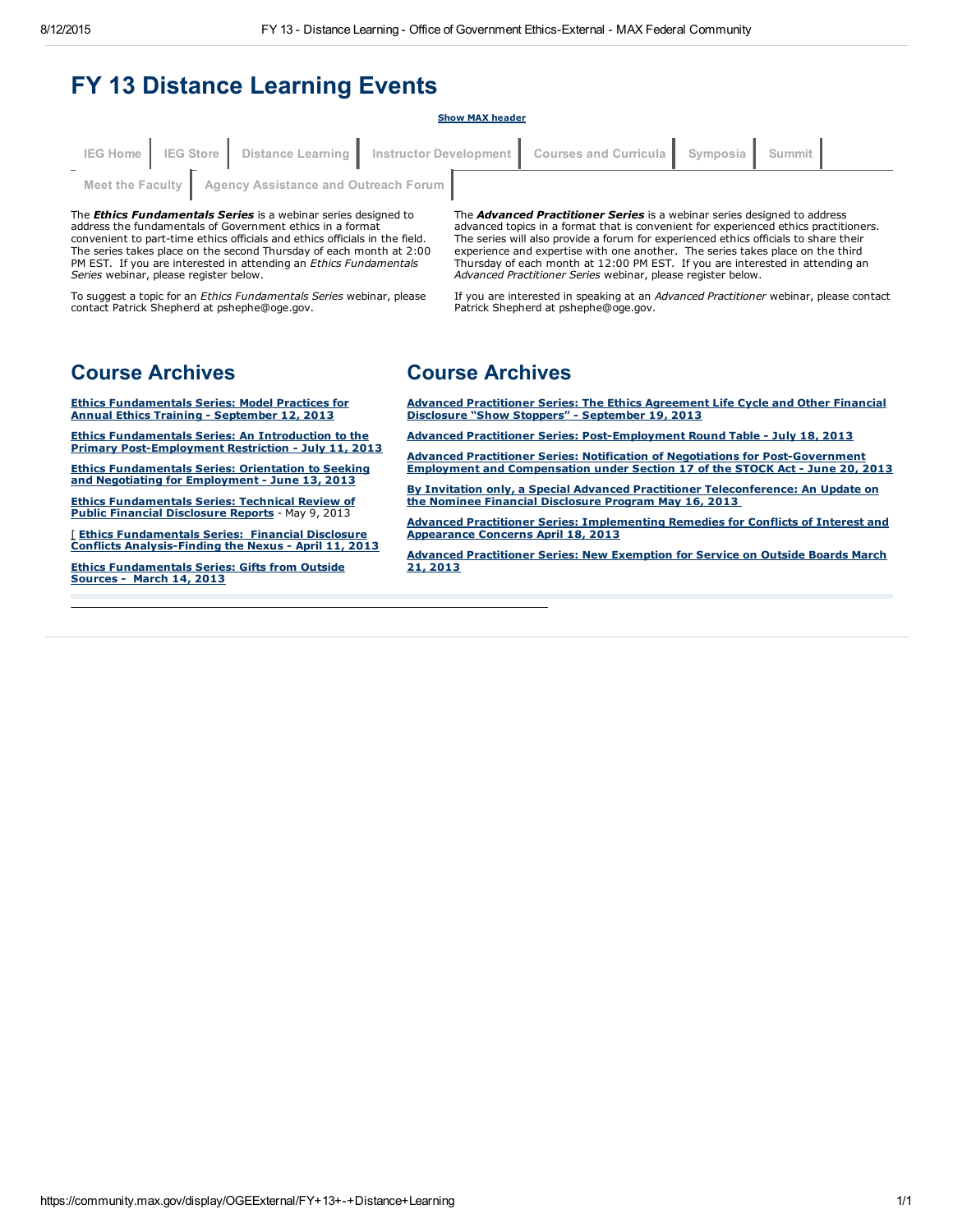# FY 14 Distance Learning

#### Show MAX header

|                                                         |  |  | IEG Home IEG Store Distance Learning Instructor Development Courses and Curricula Symposia Summit |  |  |  |
|---------------------------------------------------------|--|--|---------------------------------------------------------------------------------------------------|--|--|--|
| Meet the Faculty   Agency Assistance and Outreach Forum |  |  |                                                                                                   |  |  |  |

The *Ethics Fundamentals Series* is a webinar series designed to address the fundamentals of Government ethics in a format convenient to part-time ethics officials and ethics officials in the field. The series takes place on the second Thursday of each month at 2:00 PM EST. If you are interested in attending an *Ethics Fundamentals Series* webinar, please register below.

To suggest a topic for an *Ethics Fundamentals Series* webinar, please contact Patrick Shepherd at pshephe@oge.gov.

The *Advanced Practitioner Series* is a webinar series designed to address advanced topics in a format that is convenient for experienced ethics practitioners. The series will also provide a forum for experienced ethics officials to share their experience and expertise with one another. The series takes place on the third Thursday of each month at 12:00 PM EST. If you are interested in attending an *Advanced Practitioner Series* webinar, please register below.

If you are interested in speaking at an *Advanced Practitioner* webinar, please contact Patrick Shepherd at pshephe@oge.gov.

## Course Archives

Ethics [Fundamentals](https://community.max.gov/display/OGEExternal/Ethics+Fundamentals+Series--An+Introduction+to+Gifts+from+Outside+Sources) Series: An Introduction to Gifts from Outside Sources - August 14, 2014

Ethics [Fundamentals](https://community.max.gov/display/OGEExternal/Ethics+Fundamentals+Series+--+Applying+the+Exemptions+for+Securities+and+Employee+Benefit+Plan) Series: Applying the Exemptions for Securities and Employee Benefit Plans - July 10, 2014

Ethics Fundamentals Series: [Distinguishing](https://community.max.gov/display/OGEExternal/Ethics+Fundamentals+Series+--+Distinguishing+EIFs+v.+Exemptions+for+Mutual+Funds) EIFs v. Exemptions for Mutual Funds - June 12, 2014

Ethics [Fundamentals](https://community.max.gov/display/OGEExternal/Ethics+Fundamentals+Series+--+Model+Practices+for+Public+Financial+Disclosure) Series: Model Practices for Public Financial Disclosure - May 8, 2014

Ethics [Fundamentals](https://community.max.gov/display/OGEExternal/Ethics+Fundamentals+Series--+Introduction+to+Impartiality+in+Performing+Official+Duties) Series: Introduction to Impartiality in Performing Official Duties - April 10, 2014

Ethics [Fundamentals](https://community.max.gov/display/OGEExternal/Ethics+Fundamentals+Series--+Applying+Commonly+Used+2640+Exemptions) Series: Applying Commonly Used 2640 Exemptions - March 13, 2014

Ethics [Fundamentals](https://max.omb.gov/community/display/OGEExternal/Ethics+Fundamentals+Series--+Introduction+to+Resolving+Conflicts+of+Interest) Series: Introduction to Resolving Conflicts of Interest - February 13, 2014 (Rescheduled for February 18)

Ethics [Fundamentals](https://community.max.gov/display/OGEExternal/Ethics+Fundamentals+Series--+Conflicts+Analysis+for+Confidential+Financial+Disclosure+Reviewers) Series: Conflicts Analysis for Confidential Financial Disclosure Reviewers January 30, 2104

**Ethics [Fundamentals](https://community.max.gov/display/OGEExternal/Ethics+Fundamentals+Series--+Analyzing+Invitations) Series: Analyzing Invitations - November** 14, 2013

## Course Archives

Advanced Practitioner Series: Gifts of Free Attendance--31 USC 1353 v. WAG - August 21, 2014

Special Advanced [Practitioner](https://community.max.gov/display/OGEExternal/Special+Advanced+Practitioner+Series+--+IEG+Year+in+Review+and+a+Look+Ahead) Series: IEG Year in Review and a Look Ahead - July 23, 2014

Advanced [Practitioner:](https://community.max.gov/display/OGEExternal/Advanced+Practitioner+--+Promoting+Personal+Interests+in+the+Workplace) Promoting Personal Interests in the Workplace -July 17, 2014

Advanced Practitioner Series: [Introduction](https://community.max.gov/display/OGEExternal/Advanced+Practitioner+Series+--+Introduction+to+Inspections) to Inspections - June 19, 2014

Advanced Practitioner Series: Advanced Financial [Instruments](https://community.max.gov/display/OGEExternal/Advanced+Practitioner+Series+--+Advanced+Financial+Instruments+Part+II) Part II May 15, 2014

Advanced Practitioner Series: Advanced Financial [Instruments](https://community.max.gov/display/OGEExternal/Advanced+Practitioner+Series+--+Advanced+Financial+Instruments) - April 17, 2014

Advanced Practitioner Series: Managing [Organizational](https://max.omb.gov/community/display/OGEExternal/Advanced+Practitioner+Series--+Managing+Organizational+Risk--+Developing+Annual+Ethics+Training+Plans) Risk - Developing Annual Ethics Training Plans - February 20, 2014

Advanced Practitioner Series: Application of the [Emoluments](https://community.max.gov/display/OGEExternal/Advanced+Practitioner+Series--Application+of+the+Emoluments+Clause+to+DOD+Civilian+Employees+and+Military+Personnel) Clause to DOD Civilian Employees and Military Personnel - January 14, 2014

Advanced [Practitioner](https://community.max.gov/display/OGEExternal/Advanced+Practitioner+Series--A+Look+Ahead+at+IEG+Training+for+Calendar+Year+2014) Series: A look Ahead at IEG Training for Calendar Year 2014 - November 21, 2013